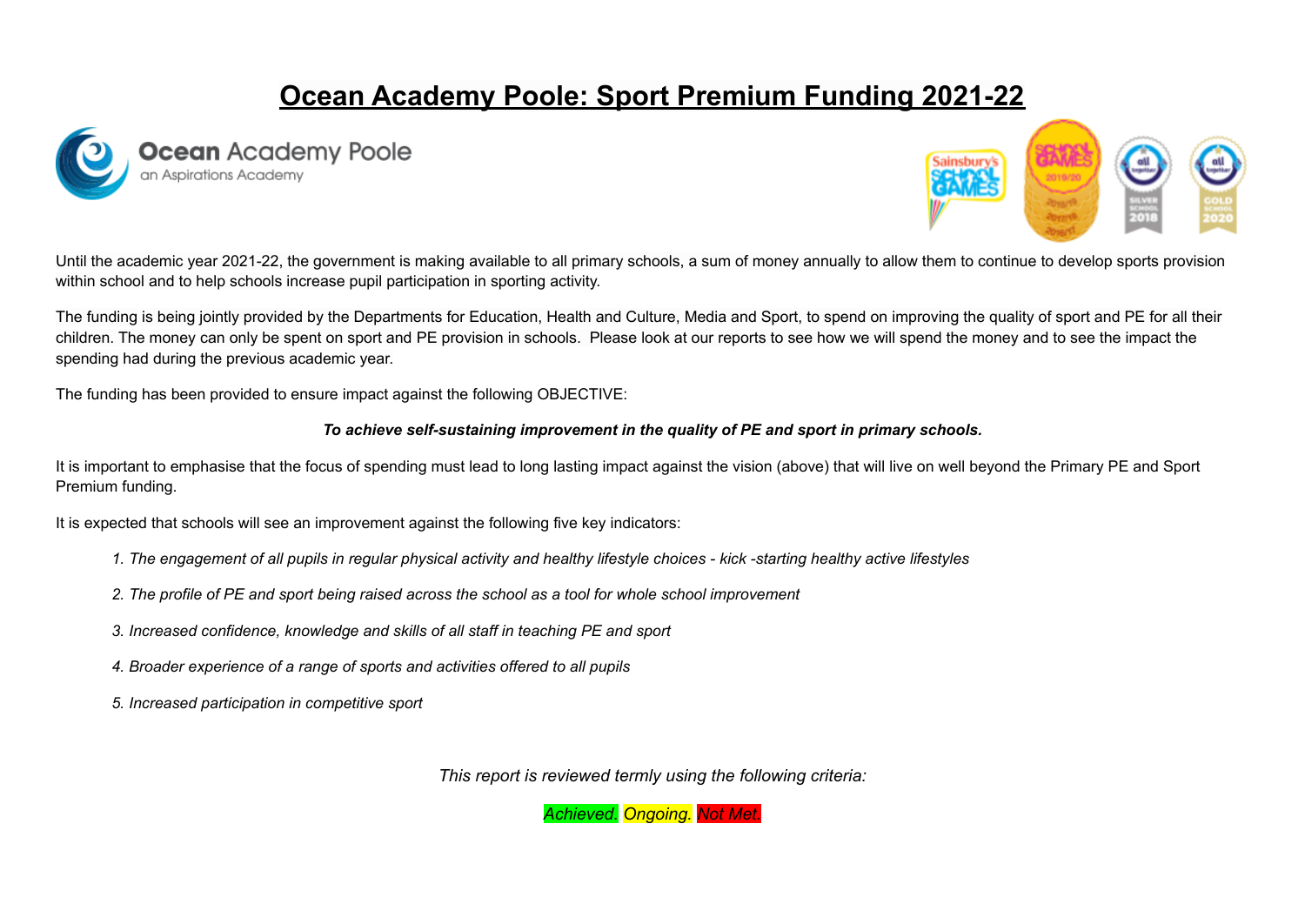## **EVALUATION OF PREVIOUS SPENDING:**

### **Evaluation of 2017-18:**

Last year, the main strategy was to improve the confidence and competence of teaching staff whilst also engaging more children in physical activity and sport. Skilled coaches were employed to work alongside staff during PE sessions to allow teachers to gain confidence, ideas and subject knowledge. With a focus upon raising the number of children being active at break times, these coaches were paid to run free, 'turn up and play' style lunchtime clubs. These were very successful and had good attendance. Our provision of PE and School Sport was rated as Gold by the Sainsbury's School Games Board (SSGB) and so we achieved our 2<sup>nd</sup> consecutive year as a Gold rated school. Sports leaders and Sports council was further embedded throughout the school but needs further work to train Sports Leaders effectively.

## **Evaluation of 2018-19:**

**To improve teaching in PE:** We employed a new member of staff (Mr Karl White) to work alongside PE lead and Vice Principal (L Tharme) and class teachers to plan and teach games sessions alongside the LTPE scheme of work. This scheme of work ensured complete coverage of the curriculum and progression of skills from Year 3-6. Rippa Rugby (Mon) and Coach James Wilson (Tues) were also employed to support the teaching of PE in school. Games teaching was of a consistently high level last year and teachers reported an improvement in their competence and skill in these areas. All staff were involved in this CPD. Pupil voice reported that PE was a highlight of their school experience.

To improve our school sport provision and attendance to sporting fixtures: Mr Tharme and Mr White was responsible for selecting, training and organising squad training four times a week (Mon-Thurs 3:30 – 4:30) to prepare teams (boys' football, girls' football, netball and athletics) for inter-school competitions. This was extremely successful with around 120 children engaged in quality training each week. We were members of PEDSSA, who organise competitive sporting opportunities for schools in Dorset & Poole and we attended most events and fixtures. We worked closely with Sam Cox (SGO) to attend all possible SSG events also. PPG children were targeted to ensure that they have the opportunity to attend and numbers rose on last year.

To continue to improve participation of physical activity and reduce behaviour incidents during break times: Planned by Mr Tharme. Mr White (Mon-Thurs). Coach James (Tues) and Rippa Rugby (Mon) were employed to run even more free break-time clubs for pupils to join and link these to PE teaching so that children improve their fundamental movement skills. This had a positive impact on active break times and behaviour.

To support children who have poor fitness/core strength: Planned by Mr Tharme, Mr Broadbent (Tues & Thurs: 8:20 - 8:50) was paid to run a before school core-strength club for selected children. Three children, selected by their class teacher who were identified as in need of further support with fine and gross motor skills, SEND or general fitness, attended the clubs (Y3-4 Tues/Y5-6 Thurs) and this had a positive impact on these children; particularly the PPG children.

**To achieve the Platinum award from SSG:** Ocean Academy achieved its 3 rd Gold Kitemark.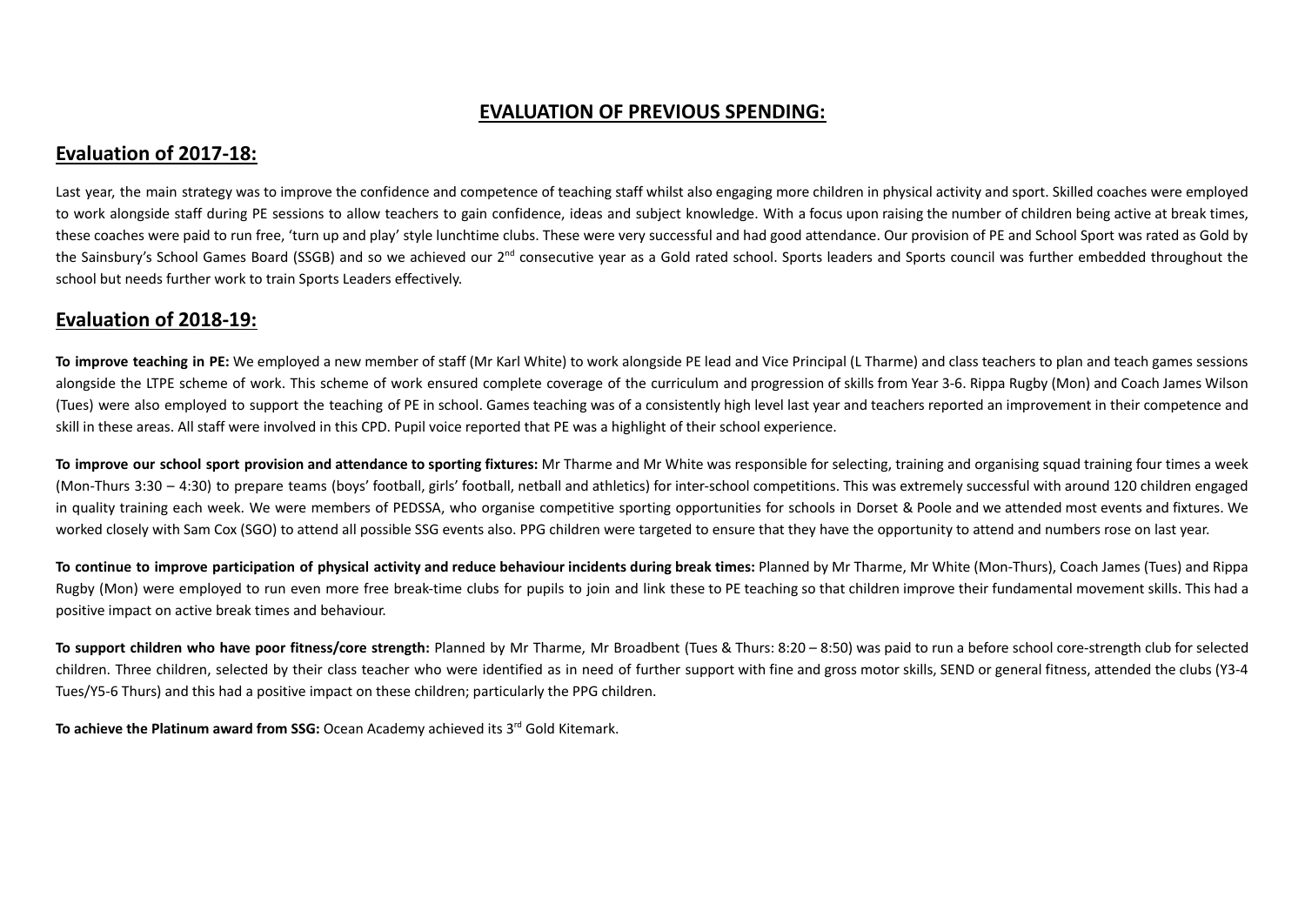## **Evaluation of 2019-20:**

#### *Increased confidence, knowledge and skills of all staff in teaching PE and sport*

**To improve teaching in PE:** Planned and guided by Mr Tharme, Vice Principal, Mr White, an employed PE teacher, continued to develop and teach within PE and games sessions alongside teachers and the LTPE scheme of work to ensure complete coverage of the curriculum and progression of skills from Year 3-6. Teachers now take a lead in this teaching, putting what has been shared with them in previous years into practice. Teachers are now successfully leading their own PE sessions to a high standard and Mr White now focuses on those teachers who are NQTs or continue to need focused support. Learning walks by Loren Tharme have evidenced improved skill and knowledge from teachers and high levels of pupil engagement.

At the beginning of the year, we analysed the needs for improvement across the school and decided to focus on gymnastics teaching for this academic year: working with each year group and teaching alongside teachers for professional development. However, to ensure the continued development of games teaching, Mr White also worked closely with the class teachers when planning their games sessions to ensure that this built upon the successes of games teaching from last year. Mr Tharme also employed Rippa Rugby (Mon) and Coach James Wilson (Tues) to support the teaching of PE in school and offer different opportunities for children to experience PE, games and physical activity. Mr Tharme and Mr White worked closely with these external coaches to ensure that their delivery complemented our curriculum offer. Games and gymnastics teaching was of a consistently high level last year. However, due to Covid-19, a large chunk of the PE curriculum was missed. A comprehensive online PE plan ensured that children were still able to access PE and stay active throughout the lockdown period.

Mr Tharme and Mr White have worked closely to ensure that the PE curriculum was more progressive and better suited to the learners' needs. All staff were involved in CPD to support planning and delivery weekly. Pupil voice reported that PE was a highlight of their school experience. Mr Tharme and Mr White were able to use the PE budget to widen the range of opportunities available in PE & Games sessions by purchasing lacrosse equipment, tennis nets, ultimate frisbee resources, springboards vaults, as well as improving the current resources within the school. Clear links between PE & school sport were created with learning in PE directly feeding into squad training after school and ensuring that all children had the opportunity to continue to develop and apply their learning in extra-curricular clubs. Teachers and TAs are becoming more willing to support these clubs after school and to become involved in inter and intra competitions. To improve further, we must ensure that all teaching staff are confident to deliver learning across all areas of the PE curriculum and that PE is carefully planned to ensure a clear progression and secure development of fundamental movement skills.

#### *Increased participation in competitive sport*

**To improve our school sport provision and attendance to sporting fixtures:** Building on the successes of the previous year, squad training continued five times a week (Mon-Fri 3:30 – 4:30) to prepare teams (boys' football, girls' football, netball, athletics and cricket) for inter-school competitions. This continued to be extremely successful with around 150 children engaged in high quality training each week. These sessions were planned to give the children who showed the right attitude and a good development of their fundamental movement skills, the opportunity to apply these skills to sports. Through this training, our children were very well prepared to attend all sporting fixtures and competitions. We were able to participate and compete in most local competitions. We worked closely with our SGO to attend all possible SSG events also. PPG children were targeted to ensure that they have the opportunity to attend and numbers rose last year. In all competitions, Ocean was able to compete to a high level and, more often than not, placed highly in these events. To develop further, we would like to build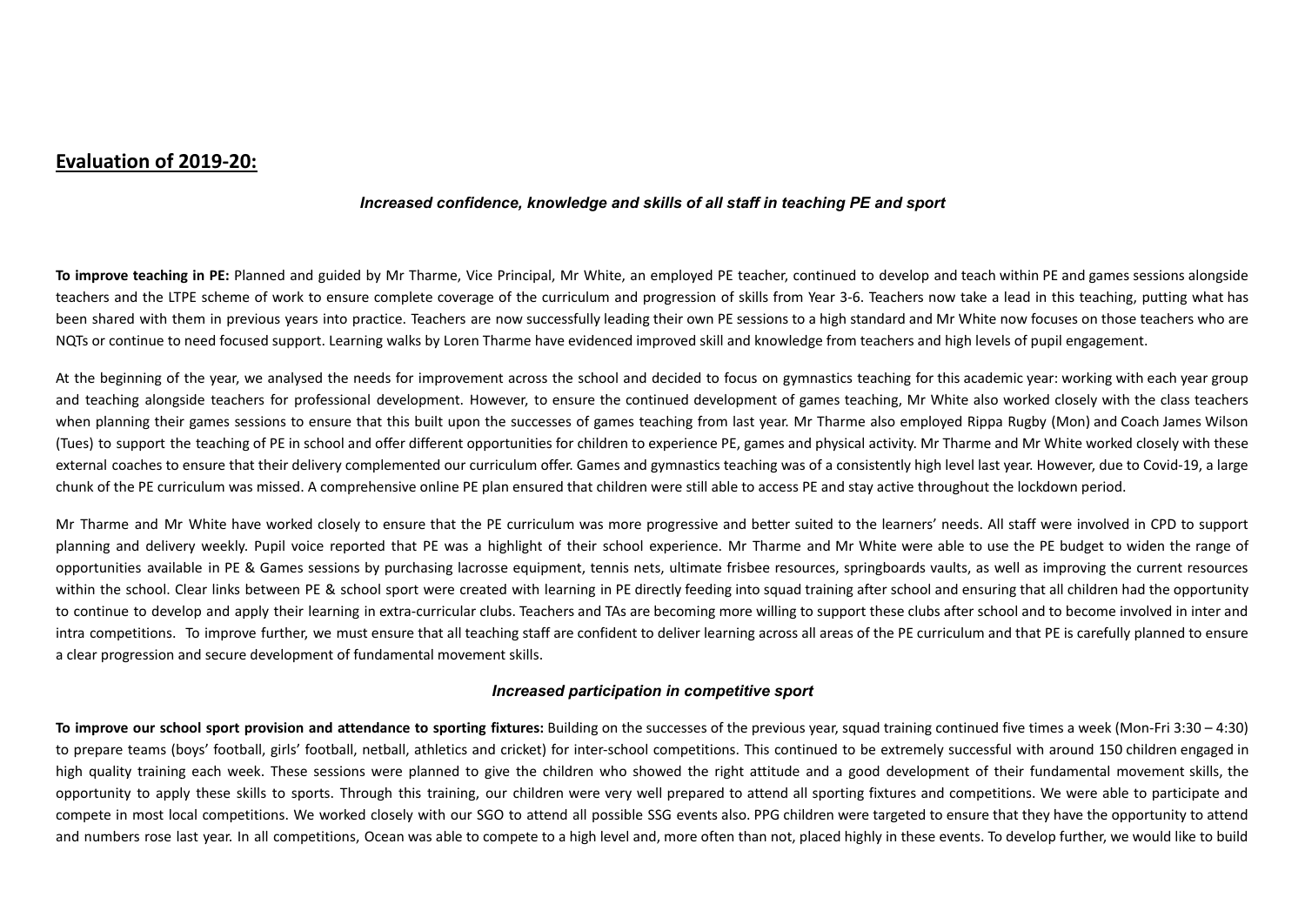on the successes this year and continue the success of squad training but also work harder to engage more children in our afterschool squads, particularly those who are less active or experience any form of disadvantage. Further to this, the number of teaching and support staff involved in the extra curricular clubs and attending competitions has increased.

#### *The engagement of all pupils in regular physical activity – kick-starting healthy active lifestyles*

To continue to improve participation of physical activity and reduce behaviour incidents during break times: Mr Tharme had planned for Mr White to continue to support the whole school development of an active playtime plan. This involved assigning adults to 'zones' where they were to offer organised, active opportunities for the children to take part. Mr White ran CPD sessions with the support staff during an INSET to share ideas of fun, active playtime games. Coach James (Tues) and Rippa Rugby (Mon) were also employed by LT to run even more free break-time clubs during lunch times for pupils to join and link these to PE teaching so that children improve their fundamental movement skills. This had a positive impact on active break times and behaviour. New equipment was purchased to support this plan and enable children to try new things at playtimes. Our playtimes were highly active and ensured that there were many activities available to the children; catering for their different interests.

To support children who have poor fitness/core strength: Mr Tharme organised for Mr Broadbent (Tues & Thurs: 8:20 - 8:50) to run a before school core-strength club. This was attended regularly by around 20-30 children. During these sessions, the children would use the gymnastics equipment to engage their core and develop their gross motor skills, core strength and body control. This was greatly received by the parents, teachers and pupils as a support structure for children who struggled in these areas or needed an opportunity to expend some energy before school. This was also used as a tool by some 1:1 TAs of the school to support the needs and development of their pupils also. To build on this success next year, we would like to continue this club and try to engage more pupils. We would also like to offer a Change4Life club to try to engage more pupils in PE, school sport and active lifestyles.

#### *The profile of PE and sport being raised across the school as a tool for whole school improvement*

To raise the profile of PE across the school and local community: Mr Tharme remained in close contact with Sam Cox (SGO) and Ocean was well on track for achieving its 4<sup>th</sup> gold kitemark but, because of Covid-19, the application process was removed by SSG. However, as a consolation, schools who were 'actively engaged in the program' received a participation award to acknowledge their continued development of PE, School sport & health, which Ocean received. During the 2020-21 academic year, Ocean must achieve its fourth gold kitemark award. The profile of PE, SS & H across the school is of high importance. It is regularly planned and timetabled and is never missed. Awards are given and celebrated in whole school assemblies and PE, SS & H is often mentioned as one of Ocean's strongest attributes. The acquisition of new kit for pupils to wear at sporting events has raised the profile in and out of school further. By participating in many events across Bournemouth, Christchurch and Poole, school sport opportunities are regularly in the calendar and reported on in the newsletter and assemblies. A half termly sport newsletter is shared with all members of the community via email and the Ocean Academy PE twitter account is regularly used to engage parents with the attendance of events and results. To further improve this next year, we would like to organise and host Ocean competitions for other schools to attend, organise in-house, half-termly competitions and develop the use of the twitter account to engage more parents and the wider community.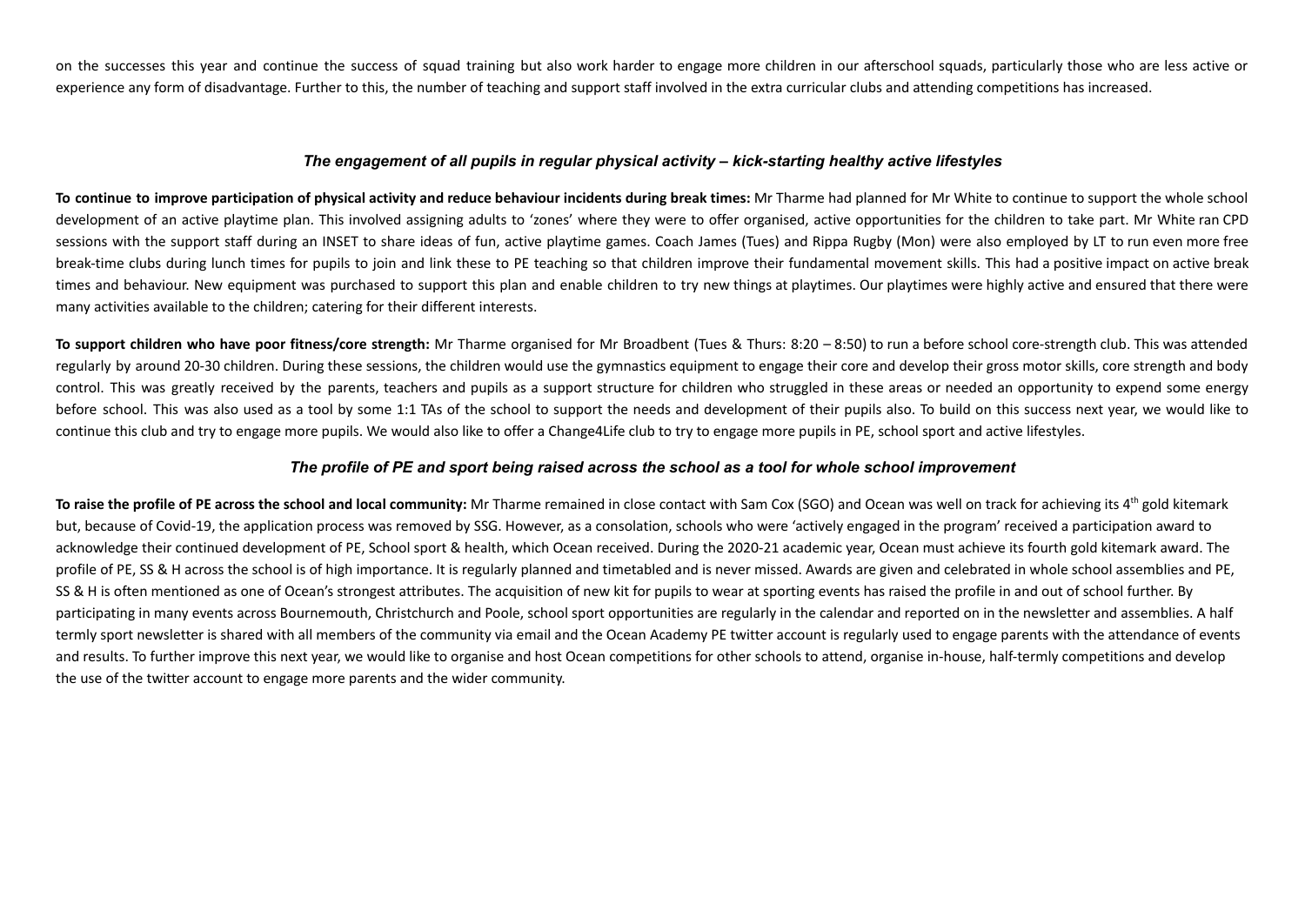## **Evaluation of 2020-21:**

#### *Increased confidence, knowledge and skills of all staff in teaching PE and sport*

#### *Broader experience of a range of sports and activities offered to all pupils*

**To improve teaching in PE:** Lead and guided by Mr Tharme, Mr White, an employed PE teacher, continued to develop and teach within PE and games sessions alongside teachers and the LTPE scheme of work to ensure complete coverage of the curriculum and progression of skills from Year 3-6. At the beginning of the year, we analysed the needs for improvement across the school and decided to continue to focus on gymnastics teaching for this academic year: working with each year group and teaching alongside teachers for professional development. However, to ensure the continued development of games teaching, LT planned for Mr White to work closely with the class teachers when planning their games sessions to ensure that this built upon the successes of games teaching from last year. Rippa Rugby (Mon) were also employed by LT to support the teaching of PE in school and offer different opportunities for children to experience PE, games and physical activity. Mr Tharme and Mr White worked closely with these external coaches to ensure that their delivery complemented our curriculum offer. Games and gymnastics teaching was of a consistently high level last year; monitored by SLT. During the lockdown period, Mr White was able to work with the vulnerable and key worker children who were attending school. He also posted challenge videos for the children learning at home to continue with their curriculum learning in gymnastics and games. This allowed children to stay active and also develop their fundamental movement skills at home.

#### *Increased participation in competitive sport*

To improve our school sport provision and attendance to sporting fixtures: Building on the successes of the previous year, under the leadership of Mr Tharme, Mr White continued to be responsible for selecting, training and organising squad training five times a week (Mon-Fri 3:30 – 4:30) to prepare teams (boys' football, girls' football, netball, athletics) for inter-school competitions. We also organised a 'Change 4 Life' club to engage children in engaging, active games. This continued to be extremely successful with around 150 children engaged in high quality training each week. These sessions were planned to give the children who showed the right attitude and a good development of their fundamental movement skills, the opportunity to apply these skills to sports. Although competitions were cancelled for this academic year, squad training has kept children active, in a routine and continuing to develop in these areas. Participation and attendance of these clubs was very high with around 150 pupils experiencing free, organised extra-curricular sport each week. Since the pupils returned in September, all extra -curricular clubs have resumed within government guidance allowing our pupils to remain active.

#### *The engagement of all pupils in regular physical activity – kick-starting healthy active lifestyles*

To continue to improve participation of physical activity and reduce behaviour incidents during break times: Break times were split into year group bubbles but remained an opportunity for organised active break times. Bikes and trikes, tennis, football and netball equipment have been purchased to ensure that there is a range of active opportunities for children to take part in. Playground markings have been purchased across the school to increase active breaktimes with hopscotch, an active trail, standing long jump, target throw and noughts and crosses now available.

To support children who have poor fitness/core strength: Mr Tharme and Mr White organised for Mrs Crook (Tues & Thurs: 8:20 - 8:50) to run a before school core-strength club. This was attended regularly by around 10-20 children. During these sessions, the children would use the gymnastics equipment to engage their core and develop their gross motor skills, core strength and body control. This was greatly received by the parents, teachers and pupils as a support structure for children who struggled in these areas or needed an opportunity to expend some energy before school. This was also used as a tool by some 1:1 TAs of the school to support the needs and development of their pupils also. To build on this success next year, we would like to continue this club and try to engage more pupils.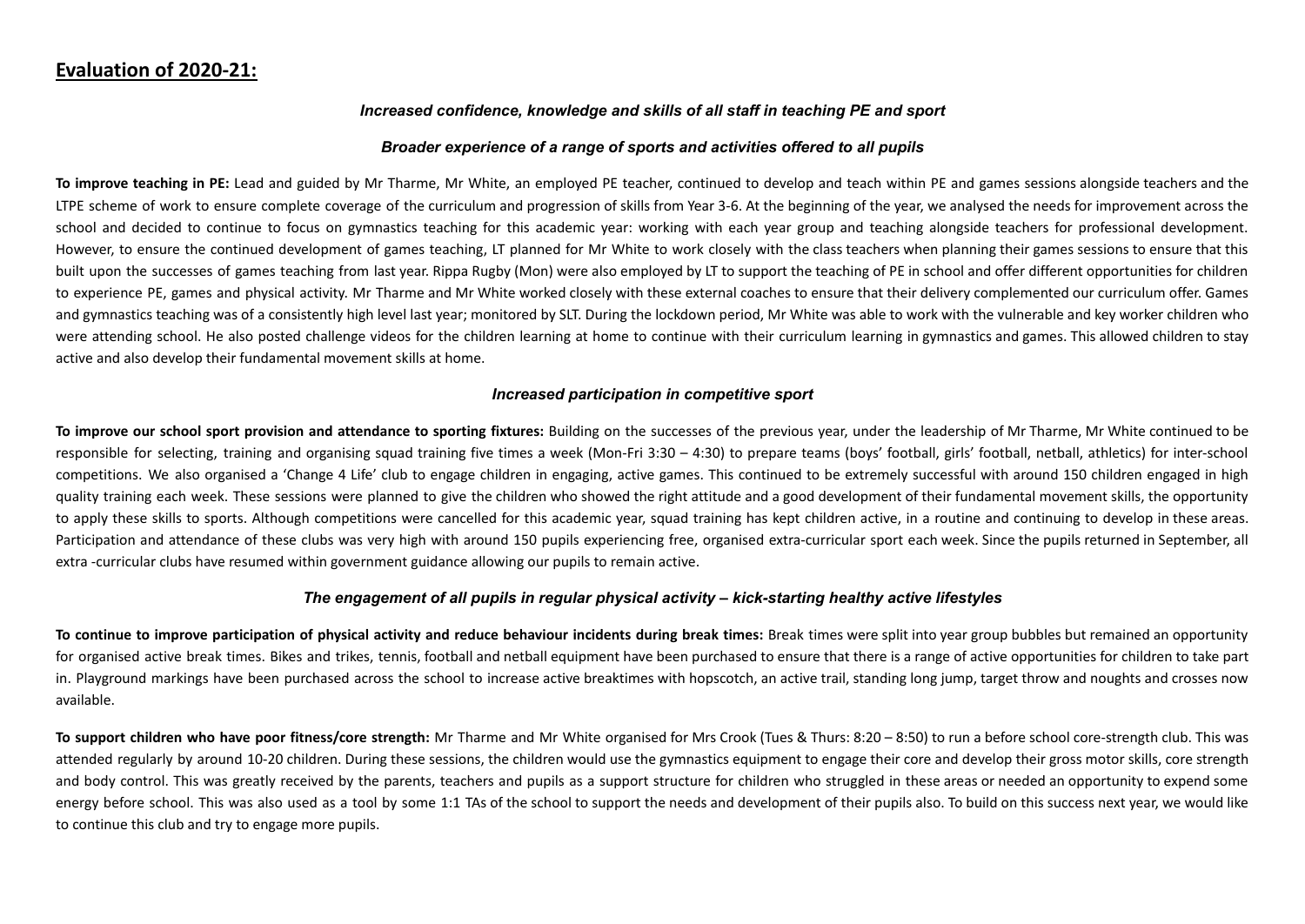#### *The profile of PE and sport being raised across the school as a tool for whole school improvement*

To raise the profile of PE across the school and local community: Ocean was well on track for achieving its 4<sup>th</sup> gold kitemark but, because of Covid-19, the application process was removed by SSG. However, as a consolation, schools who were 'actively engaged in the program' received a participation award to acknowledge their continued development of PE, School sport & health, which Ocean received. Awards are given and celebrated in whole school assemblies and PE, SS & H is often mentioned as one of Ocean's strongest attributes. A half termly sport newsletter is shared with all members of the community via email and the Ocean Academy PE twitter account is regularly used to engage parents with the attendance of events and results. To further improve this next year, we would like to organise and host Ocean competitions for other schools to attend, organise in-house, half-termly competitions and develop the use of the twitter account to engage more parents and the wider community.

## **Sports Premium Plan for Academic Year 2021-22:**

| Academic Year: 2021-22                                                                                                                                                                                                                               |                                                                                                                                                                                                                                                                                                                                                                                                                                                                                                                                                                                                                                                                                                                          | <b>Total Funds Allocated: £19,570</b>                           |                                                                                                                                                                                                                                                                                                                                                                                                                                                                                                                                                                                                                                                                                                                                                   |                                                     |                                 |
|------------------------------------------------------------------------------------------------------------------------------------------------------------------------------------------------------------------------------------------------------|--------------------------------------------------------------------------------------------------------------------------------------------------------------------------------------------------------------------------------------------------------------------------------------------------------------------------------------------------------------------------------------------------------------------------------------------------------------------------------------------------------------------------------------------------------------------------------------------------------------------------------------------------------------------------------------------------------------------------|-----------------------------------------------------------------|---------------------------------------------------------------------------------------------------------------------------------------------------------------------------------------------------------------------------------------------------------------------------------------------------------------------------------------------------------------------------------------------------------------------------------------------------------------------------------------------------------------------------------------------------------------------------------------------------------------------------------------------------------------------------------------------------------------------------------------------------|-----------------------------------------------------|---------------------------------|
| Intent                                                                                                                                                                                                                                               | Implementation                                                                                                                                                                                                                                                                                                                                                                                                                                                                                                                                                                                                                                                                                                           |                                                                 | <b>Desired impact</b>                                                                                                                                                                                                                                                                                                                                                                                                                                                                                                                                                                                                                                                                                                                             | <b>Budget</b>                                       | <b>Evaluation/Actual impact</b> |
| The engagement of all pupils in<br>regular physical activity:<br>To develop the variety and quality of<br>active playtime opportunities<br>To develop the use of active learning<br>during curriculum time<br>To obtain the healthy schools kitemark | Develop a healthy, active playtime<br>timetable and train staff to implement<br>this<br>Purchase and upkeep play equipment<br>to encourage a range of active<br>opportunities<br>Reminder letter to parents regarding<br>healthy snack options<br>Apply for and achieve healthy schools<br>kitemark<br>Encouragement of active travel to and<br>from school<br>PE teacher to support teachers to<br>plan/timetable active learning<br>opportunities in their curriculum offer -<br>once a week.<br>Timetable hall for active learning.<br>Keep up to date registers of club,<br>squad and competition pupil<br>participation - invite targeted children.<br>Plan and timetable squads and clubs<br>available for 2020-21 | $\bullet$<br>developing this<br>or veg)<br>$\bullet$<br>benefit | All playtimes will offer a wide range of<br>opportunities for children to be active<br>and engage in a healthy, active lifestyle<br>and all staff will be engaged in<br>All snacks will be a healthy choice (fruit<br>Each class will engage in at least<br>once-a-week, planned active learning<br>opportunities across their curriculum<br>Ocean will achieve healthy school<br>status in 2021-22 academic year<br>We will engage at least 50% of pupils<br>in extracurricular clubs with an equal<br>balance of PPG/NPPG<br>Core strength club will run weekly and<br>target those children who would most<br>Our free change4life club will be<br>successful and engage at least 25<br>children in developing an active,<br>healthy lifestyle | $All -$<br>employment<br>of full time<br>PE teacher |                                 |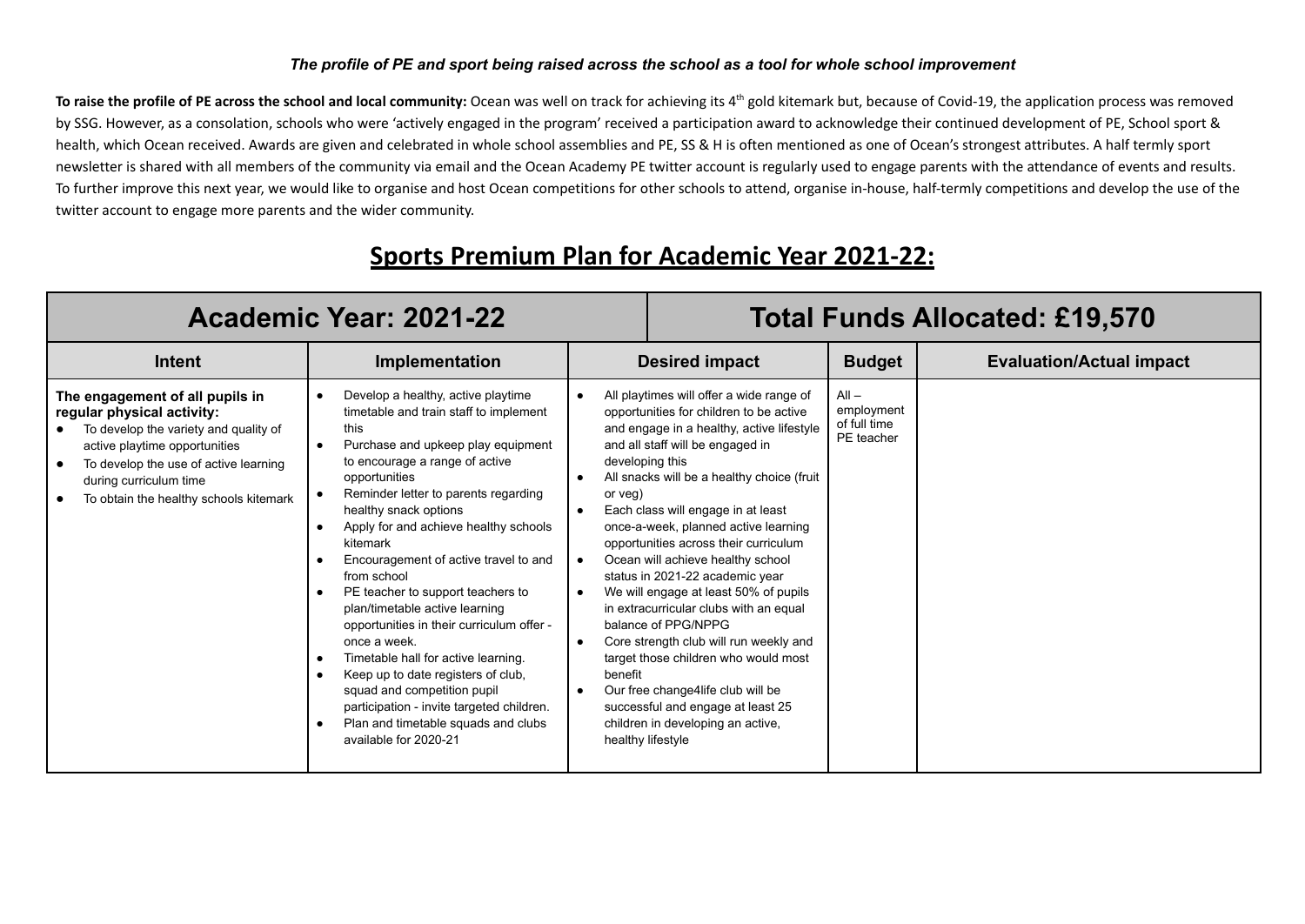| The profile of PE and sport<br>(PESSPA) being raised across the<br>school as a tool for whole school<br>improvement:<br>To develop the communication and<br>$\bullet$<br>profile of PE, SS & H across the school<br>and the wider community<br>To achieve our 4 <sup>th</sup> gold kitemark award<br>$\bullet$ | Ensure that all of the gold kitemark<br>$\bullet$<br>criteria is met as a minimum<br>throughout the academic year and that<br>evidence is collated.<br>Apply for gold kitemark #4 to SGO.<br>$\bullet$<br>Planned in to long term curriculum<br>$\bullet$<br>plan/vision<br>Pupil voice to be held to ascertain<br>$\bullet$<br>pupils' view of PE, SS & H across the<br>school<br>Teacher survey/questionnaire.<br>Secure in the timetable so that PE is<br>never missed<br>PE Deep Dive planned termly to<br>triangulate the quality of PE across th<br>school<br>Development of an assessment tool to<br>ensue that assessment in PE is<br>diagnostic but also reported to parents<br>and teachers accurately<br>Attendance and achievement is shared<br>$\bullet$<br>with the school and wider community<br>Half-termly sport newsletter celebrates<br>all aspects of PE, SS & H<br>Twitter is used to engage the wider<br>community<br>90% of available local competitions<br>and events are attended: keep up to<br>date registers of all events attended<br>highlighting less active, PPG and<br><b>SEND</b> | A whole school approach to PE and<br>Games as core learning is evident and<br>PE, SS & H holds high importance in<br>the curriculum and across the school<br>Achievements in PE, SS & H are<br>$\bullet$<br>celebrated in the school and wider<br>community<br>Pupils report positively about PE, SS &<br>$\bullet$<br>H across the school.<br>Teachers are confident when delivering<br>$\bullet$<br>PE and have the support and<br>resources needed.<br>90%+ of available local competitions<br>$\bullet$<br>are entered and participated in<br>Opportunities for the least active<br>$\bullet$<br>population to participate in<br>extra-curricular sport are evident<br>Opportunities for PPG & SEND<br>$\bullet$<br>children to participate in competitive<br>sport is greater than previous year<br>SSG Gold kitemark #4 is achieved<br>$\bullet$ | $All -$<br>employment<br>of full time<br>PE teacher<br>and entry<br>fees to local<br>events |  |
|----------------------------------------------------------------------------------------------------------------------------------------------------------------------------------------------------------------------------------------------------------------------------------------------------------------|---------------------------------------------------------------------------------------------------------------------------------------------------------------------------------------------------------------------------------------------------------------------------------------------------------------------------------------------------------------------------------------------------------------------------------------------------------------------------------------------------------------------------------------------------------------------------------------------------------------------------------------------------------------------------------------------------------------------------------------------------------------------------------------------------------------------------------------------------------------------------------------------------------------------------------------------------------------------------------------------------------------------------------------------------------------------------------------------------------------------|--------------------------------------------------------------------------------------------------------------------------------------------------------------------------------------------------------------------------------------------------------------------------------------------------------------------------------------------------------------------------------------------------------------------------------------------------------------------------------------------------------------------------------------------------------------------------------------------------------------------------------------------------------------------------------------------------------------------------------------------------------------------------------------------------------------------------------------------------------|---------------------------------------------------------------------------------------------|--|
| Increased confidence, knowledge<br>and skills of all staff in teaching PE<br>and sport:<br>To improve the confidence and<br>$\bullet$<br>competence of all teaching staff when<br>teaching gymnastics                                                                                                          | Gymnastics CPD planned for<br>$\bullet$<br>September 21 INSET<br>Complete staff questionnaire prior to<br>$\bullet$<br>CPD<br>PE subject leader to attend<br>$\bullet$<br>CPD/training to develop own<br>leadership and coaching style.<br>Complete pupil voice at beginning and<br>end of the year to evaluate impact<br>PE teacher to support planning and<br>teaching of PE & games in all year<br>groups throughout the year<br>All staff to use the LTPE scheme as a<br>progressive curriculum planning tool                                                                                                                                                                                                                                                                                                                                                                                                                                                                                                                                                                                                   | All teachers will be confident in<br>delivering high quality PE and games<br>in line with LTPE scheme and support<br>of KW<br>Regardless of year group or class, all<br>$\bullet$<br>PE teaching will be of a high standard<br>and will follow the progressive plans of<br>the curriculum<br>All pupils, by the end of the year, will<br>$\bullet$<br>have greater ability when using the<br>fundamental movement skills and how<br>they can apply these into games<br>All pupils, by the end of the year, will<br>benefit from all aspects of a healthy                                                                                                                                                                                                                                                                                               | $All -$<br>employment<br>of full time<br>PE teacher                                         |  |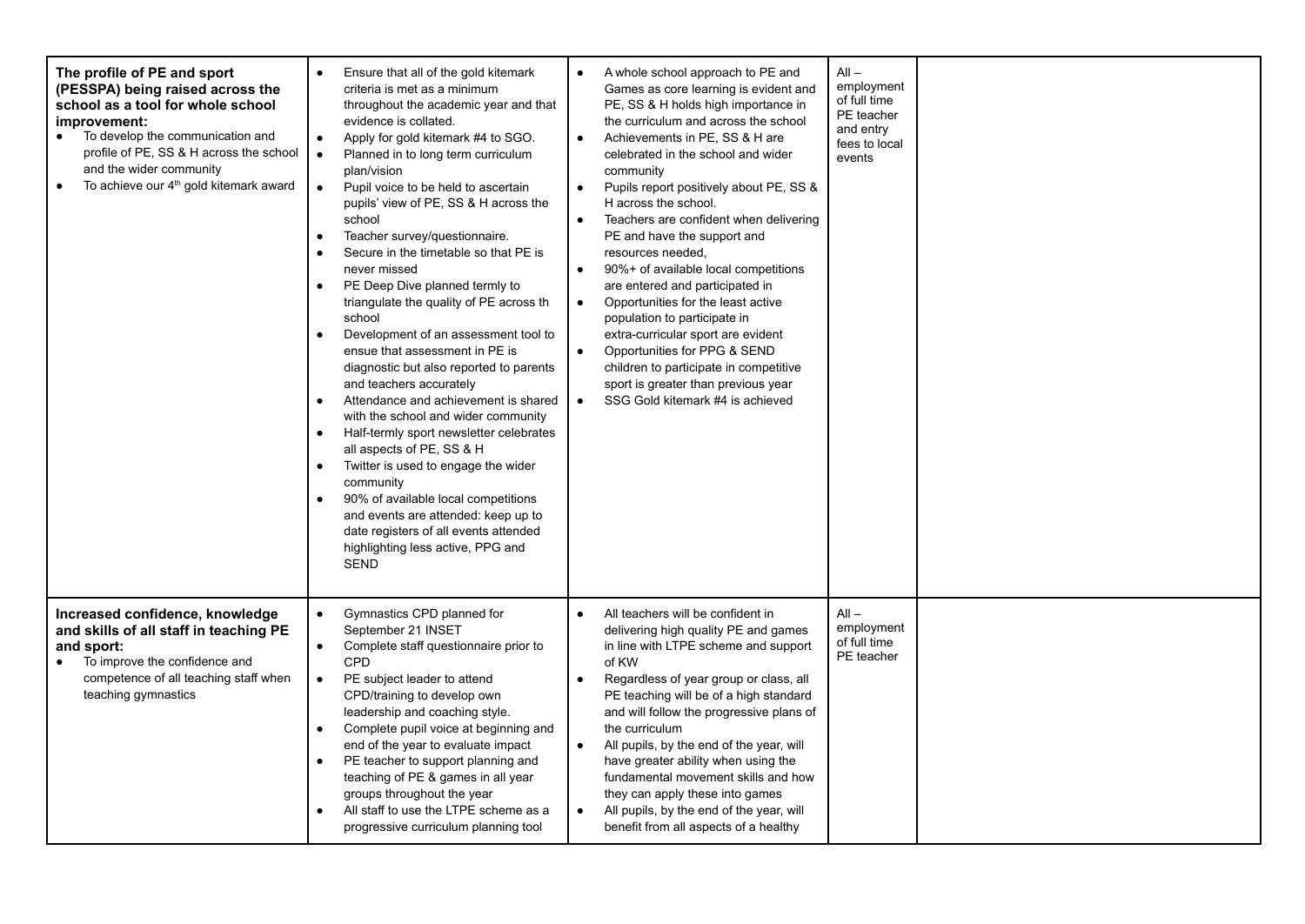|                                                                                                                                                                                                   | and adapt their planning to suit the<br>needs of the learners<br>All staff to work together to evaluate<br>$\bullet$<br>the effectiveness of teaching and<br>learning in PE and games and work<br>together to improve this<br>CPD to be sourced and attended and<br>$\bullet$<br>teaching staff on high-quality PE<br>teaching across the curriculum<br>PE & games will be timetabled and<br>$\bullet$<br>carefully planned each week; taught by<br>class teachers alongside PE teacher<br>Plan opportunities for PE learning<br>walks and evaluate current action plan<br>Use of IRIS by staff to self-evaluate the<br>effectiveness and quality of learning in<br>PE | lifestyle exercise/eating/mental<br>wellbeing<br>Class teachers will plan and deliver<br>$\bullet$<br>their own PE and games sessions to a<br>high standard                                                                                                                                                                                                                                                                                                                           |                                                                                                                                        |  |
|---------------------------------------------------------------------------------------------------------------------------------------------------------------------------------------------------|------------------------------------------------------------------------------------------------------------------------------------------------------------------------------------------------------------------------------------------------------------------------------------------------------------------------------------------------------------------------------------------------------------------------------------------------------------------------------------------------------------------------------------------------------------------------------------------------------------------------------------------------------------------------|---------------------------------------------------------------------------------------------------------------------------------------------------------------------------------------------------------------------------------------------------------------------------------------------------------------------------------------------------------------------------------------------------------------------------------------------------------------------------------------|----------------------------------------------------------------------------------------------------------------------------------------|--|
| Broader experience of a range of<br>sports and activities offered to all<br>pupils:<br>To widen the range of<br>$\bullet$<br>games/sports/activities available for all<br>pupils at Ocean Academy | Audit and purchase equipment to suit<br>$\bullet$<br>the needs of our curriculum and<br>context<br>YLs to plan opportunities to experience<br>$\bullet$<br>outdoor and adventurous activities as<br>part of a residential and trips<br>programme<br>Work alongside teaching staff to plan<br>$\bullet$<br>opportunities for a wider range of<br>games/sports/activities to be used<br>during PE sessions<br>Work alongside support staff to plan<br>$\bullet$<br>opportunities for a wider range of<br>games/sports/activities to be used<br>during playtimes<br>Keep up to date registers of all events<br>attended highlighting less active, PPG<br>and SEND         | There will be planned opportunities in<br>$\bullet$<br>the curriculum to experience a wide<br>range of games/sports/activities<br>There will be a wide range of<br>$\bullet$<br>equipment available to be used by staff<br>and pupils<br>Opportunities to experience a wide<br>$\bullet$<br>range of games/sports/activities will be<br>evident at playtimes<br>Ocean will attend 90% of local events<br>$\bullet$<br>and opportunities in a wide range of<br>games/sports/activities | $All -$<br>employment<br>of full time<br>PE teacher<br>and<br>purchase of<br><b>PE</b><br>equipment                                    |  |
| Increased participation in<br>competitive sport:<br>To increase the number of pupils<br>participating in extracurricular sport<br>and events, in and out of school                                | All staff supported when planning PE<br>$\bullet$<br>sessions and following the<br>whole-school agreed approach<br>Planned, half-termly INTRA CLUB<br>$\bullet$<br>events will occur and celebrate<br>diversity of a range of sports<br>All local events timetabled, planned<br>$\bullet$<br>and attended                                                                                                                                                                                                                                                                                                                                                              | All PE lessons will incorporate an<br>$\bullet$<br>element of competition<br>Half-termly INTRA-CLUB competitions,<br>$\bullet$<br>including sports day, will occur and<br>incorporate competition<br>Ocean will attend 90% of local events<br>$\bullet$<br>and opportunities in a wide range of<br>games/sports/activities                                                                                                                                                            | $All -$<br>employment<br>of full time<br>PE teacher,<br>entry to<br>competitive<br>events and<br>organisation<br>of in-house<br>events |  |